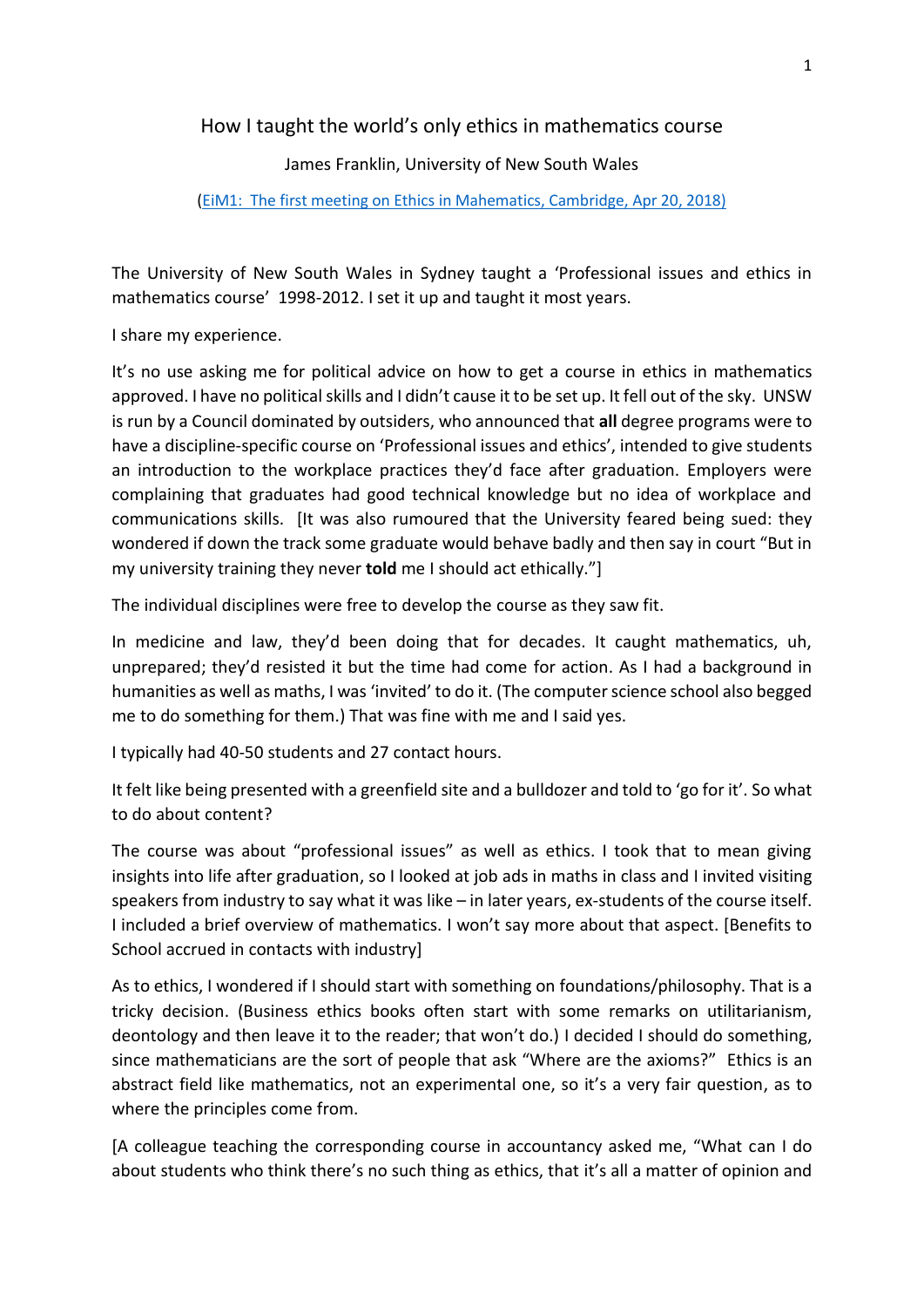anyone can do what they like?" I said "Fail them. Then if they come and say 'That's not fair', well …"]

I gave foundations one lecture. I explained briefly the problems of naturalist theories that ethics is just evolved custom, and of divine command theories (both of which I think are attractive to those students who have any theory at all). Then I said that ethics is based (mainly) on the axiom of the inherent worth of persons. For those with a philosophy background, it's a bit Kantian, a bit natural law theory. I didn't go into that explicitly.

I went on to ethical/legal issues in the workplace, mainly to do with "information ethics". Sydney is a big financial centre and most maths graduates go into banking, finance, insurance and similar – there's not much military work or cryptography here. The issues aren't special to mathematics but concern topics like duty of care, conflict of interest, honest dealing, confidentiality, the duty to be properly informed before making decisions, whistleblowing. (That choice of topicsis not what I would do for a book on ethics in mathematics or a postgrad course – it was adapted to the future of the students.) I illustrated where possible with local case studies. We have a famous case in Sydney where an actuarial firm produced an estimate of future asbestos-related health claims; they gave the answer the company hiring them wanted, then it was clear within a year that the estimate was rubbish, with serious legal consequences. [Right now we have in Australia a Royal Commission into misconduct in banking and finance; it's producing case studies by the truckload. It's only been going a week and already there are CEOs resigning.]

I didn't do dilemmas, which philosophers often like in ethics courses. The kind of story I like is a clearcut one like "Insider trader caught and jailed."

In my view ethics is not just about distinguishing right from wrong. It's more interesting to distinguish what's allowed but not specially valuable from what's ethically really worthwhile. Making another million for a bank is **OK**, but aren't there more ethically exciting ways to spend a working life? I looked at ethically worthwhile careers for mathematicians. Climate science, for example. One ex-student of the course, Romesh Silva, is a great role model. He became a 'human rights statistician', working on how to gain fairly accurate figures for the numbers of people killed in genocides. He worked in East Timor, Chad and elsewhere.

Assessment: opposite of maths courses: where they're usually examined by short questions to individuals under test conditions, assessment here was mainly by one large group assignment with a written report and oral presentation. Groups had to choose their own question (in consultation) - many felt a sense of intellectual vertigo from having to do that.

Reaction: It varied. Some students enjoyed doing something different, others wanted to get back to their de's and calculations. There was an inevitable problem from the compulsory nature of the course – those who needed it most liked it least. [I recognised the problem because years earlier I'd taught a compulsory course on medieval philosophy to seminarians who wanted to be parish priests]